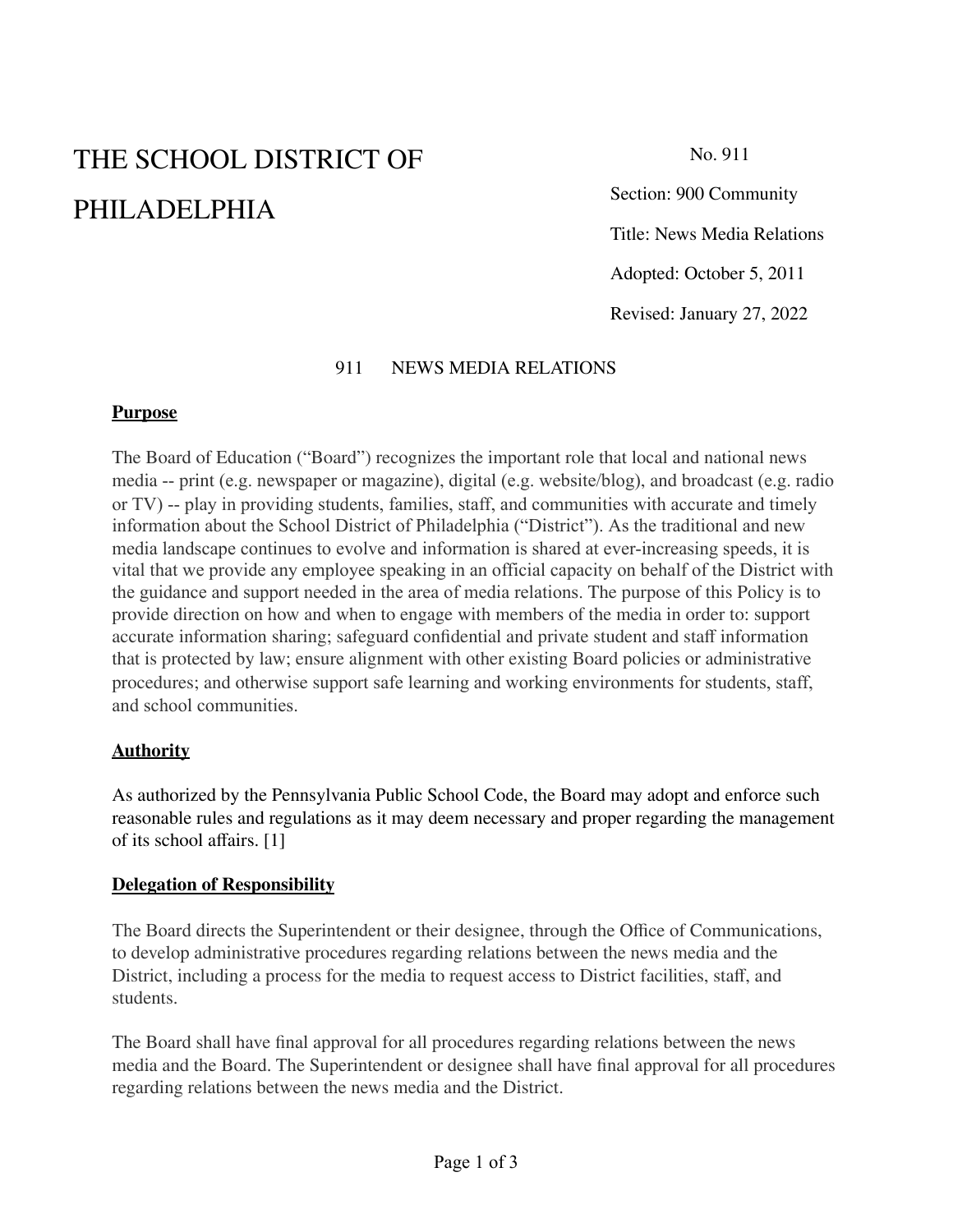The Media Relations Team within the Office of Communications ("Media Relations Team") shall work with members of the news media to encourage news coverage that is sensitive to the diversity of District families and staff, and is free of bias concerning race, ethnicity, education, income, sexual orientation, gender, religion, or disability.

The Media Relations Team will:

- 1. Be readily available to media representatives;
- 2. Keep media representatives informed of District news and information so that reporting will be done on the basis of a comprehensive and accurate overview.
- 3. Submit and suggest feature stories or articles of interest or relevance and otherwise connect with news media representatives to discuss coverage of the District;
- 4. Draft and disseminate news releases, advisories, and statements regarding District news with system-wide implications;
- 5. Maintain methods and programs to encourage students, families, employees, schools, and administrative offices to submit emerging issues as well as positive news and information that may be of interest to members of the news media; and
- 6. Provide appropriate supports and guidance to employees speaking in an official capacity on behalf of the District so they are empowered to confidently and accurately communicate with the media representatives.

### **Mandatory Regulatory Procedures**

The District endeavors to promote accessible and accurate communication and to support and empower employees to communicate with media about District matters, through coordination with the Media Relations Team and, therefore, should develop administrative procedures to guide District staff in relation to contacting media or sharing information to the public. [2][3][4][5][6][7][8]

Similarly, the District also endeavors to provide accurate and timely communication to the media when it requests information from the District. Any media inquiry or request relating to any official school district business, including but not limited to the following topics, should be coordinated through the Office of Communications:

- Inquiries about District programs or initiatives, and funding except as outlined in the Administrative Procedures to this Policy; [8]
- Interview requests with Central Office/District staff, administrators, teachers, or contractors in their official capacity as District employees/contractors (note that this Policy does not regulate private speech); [8][9]
- District or individual school policies and procedures;
- Personnel matters; [10]
- Inquiries about specific students or information linkable to a specific student; [2] and
- Crisis or emergency situations regarding any school in the District.

For matters of public concern, or private speech, the District has an existing Policy on the First Amendment rights of its staff. [4][9] This Policy will be applied in a manner consistent with Federal, State, and local law.